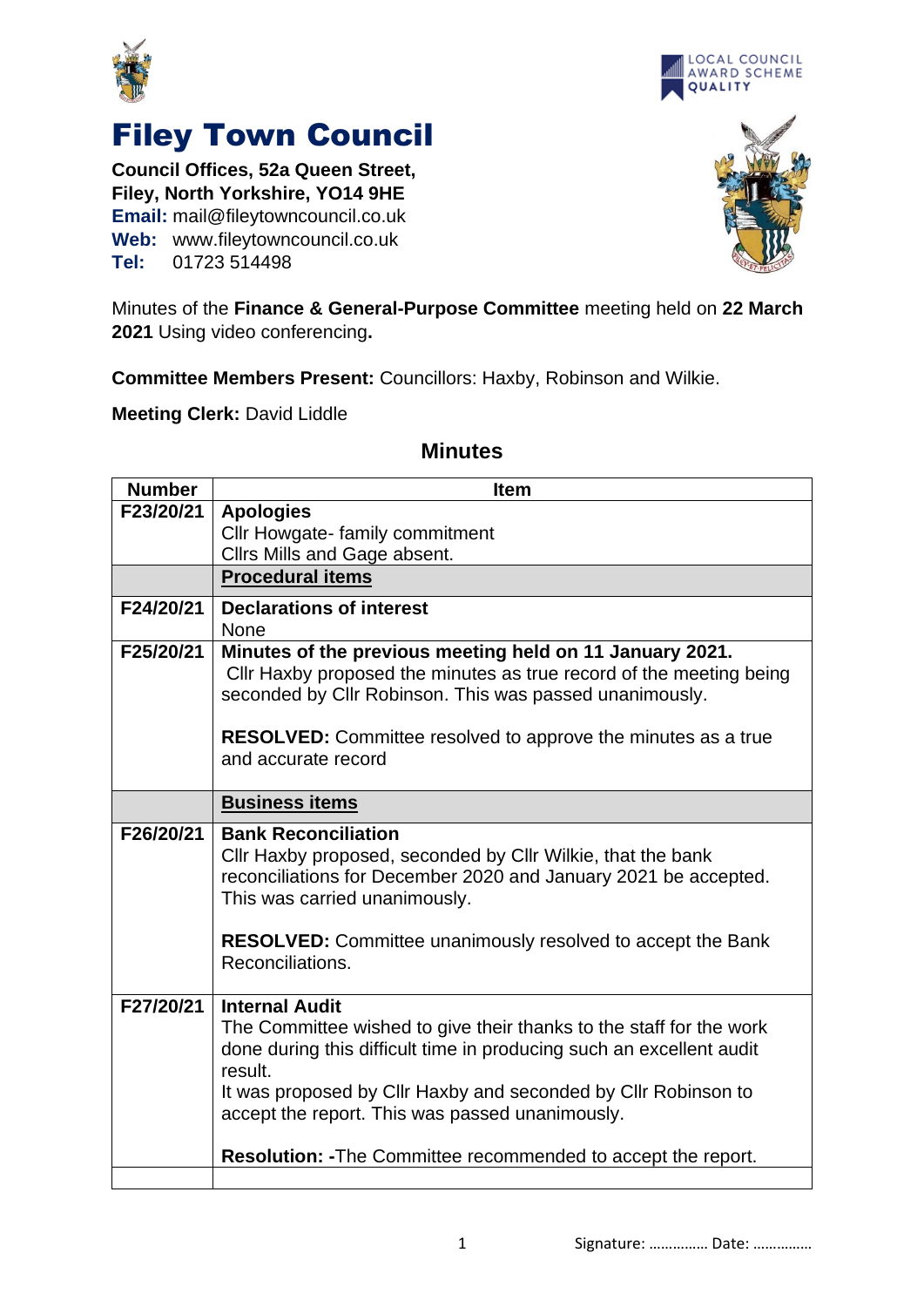



| F28/20/21                                | <b>Budget Control</b>                                                                                                                   |
|------------------------------------------|-----------------------------------------------------------------------------------------------------------------------------------------|
|                                          | The committee reviewed the Budget Control documentation                                                                                 |
|                                          | understanding that the turn out for the end of the year would apart                                                                     |
|                                          | from the payments made to the Sports and Leisure grants would be                                                                        |
|                                          | within 2-3%.                                                                                                                            |
|                                          | It was proposed by Cllr Haxby and seconded by Cllr Robinson the                                                                         |
|                                          | accept the budget control documentation. This was passed                                                                                |
|                                          | unanimously.                                                                                                                            |
|                                          | Resolution: - The Committee recommended to accept the                                                                                   |
|                                          | documentation.                                                                                                                          |
|                                          | The Committee also wished to thank the staff for their excellent work                                                                   |
|                                          | in maintaining the control on the budget during this difficult time.                                                                    |
| F29/20/21                                | <b>Investments</b>                                                                                                                      |
|                                          | The Committee agreed to leave the investment situation as is until the                                                                  |
|                                          | next Council year when these can be rationalised and the access to                                                                      |
|                                          | the accounts sorted.                                                                                                                    |
| F30/20/21                                | Tenders.                                                                                                                                |
|                                          | The Committee reviewed the proposals, and it was proposed by Cllr                                                                       |
|                                          | Robinson and seconded by Cllr Wilkie to approve Advanced trees and                                                                      |
|                                          | Gardens as the contractor for all matters associated with the lawns                                                                     |
|                                          | Cemetery. This was approved unanimously.                                                                                                |
|                                          | <b>Resolution: - The Committee resolved to approve Advanced trees</b>                                                                   |
|                                          | and Gardens as the contractor for all matters associated with the                                                                       |
|                                          | lawns Cemetery.                                                                                                                         |
|                                          | Cllr Haxby proposed and was seconded by Cllr Robinson to approve                                                                        |
|                                          | WEC Carpentry as the contractor for the Maintenance etc. of the                                                                         |
|                                          | Commemorative Seating. This was approved unanimously.                                                                                   |
|                                          | <b>Resolution: - The Committee resolved to approve WEC Carpentry as</b><br>the contractor for the Maintenance etc. of the Commemorative |
|                                          |                                                                                                                                         |
|                                          | Seating.                                                                                                                                |
| F31/20/21                                | <b>Insurance</b>                                                                                                                        |
|                                          | The Committee reviewed the report. It was proposed by Cllr Robinson                                                                     |
|                                          | and seconded by Cllr Wilkie to approve BHIB as the insurance                                                                            |
|                                          | provider to the Council over the next three years. This was approved                                                                    |
|                                          | unanimously.                                                                                                                            |
|                                          |                                                                                                                                         |
|                                          | <b>Resolution: - The Committee resolved to approve BHIB as the</b>                                                                      |
|                                          | insurance provider to the Council over the next three years.                                                                            |
|                                          |                                                                                                                                         |
|                                          | <b>Members Business Items</b>                                                                                                           |
|                                          | <b>Next meeting</b>                                                                                                                     |
| F32/19/20                                | Items for inclusion on the next meeting agenda                                                                                          |
|                                          | 106 Monies                                                                                                                              |
|                                          | Investments                                                                                                                             |
|                                          | SBC Plan for investment.                                                                                                                |
| F33/19/20                                | Date and time of the next meeting.                                                                                                      |
|                                          | The committee will hold its next meeting is TBA.                                                                                        |
| Meeting started 6:30pm and closed 7:15pm |                                                                                                                                         |